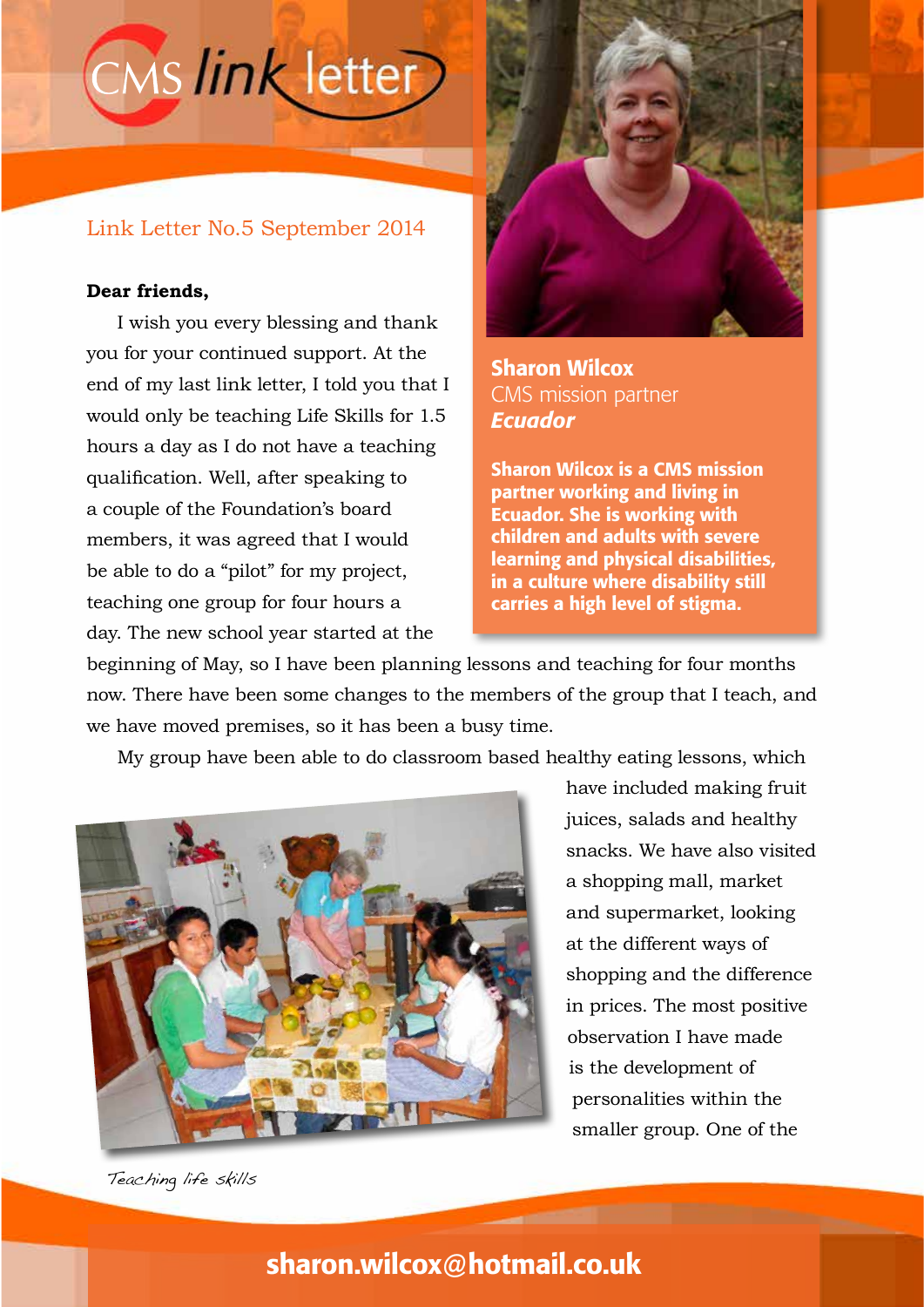boys, who was a shy introvert, has started becoming more assertive and showing some leadership qualities, which were not there last year. He is also freely showing his sense of humour, which was not obvious before.

At the beginning of June, it was the "Day of the Child", and the school celebrated this with the parents and children entertaining each other. Great fun! On 3 July, there was a parade, as part of a week of fiestas in Santo Domingo, to celebrate the city's



Jonathan and Francisco in the 3 July parade

anniversary. The parade included many school and college bands and dancers, and lasted over three hours. The Special Olympics Team was invited to take part, which included Francisco and Jonathan from the school.

Irina, our CMS physio (a short-term mission partner), arrived in Santo Domingo at the end of July, and a week later the children helped her celebrate her birthday with the customary three "C's" – cake, Cola and a chorus of "Happy Birthday". She has started helping several of the children in the school, as well as a couple of people in an orphanage on the edge of town.

The First Baptist Church celebrated its 46th anniversary on 16 August, with



School children entertaining the parents

a day out at a place with sports pitches and four swimming pools. There were five baptisms led by pastors William and Rodrigo and a great time was had by all. The church ladies (including myself), beat the Baptist School ladies at 6-a-side football, to win a trophy which was presented at the church service celebration on 17 August. At the end of August, the Foundation celebrated its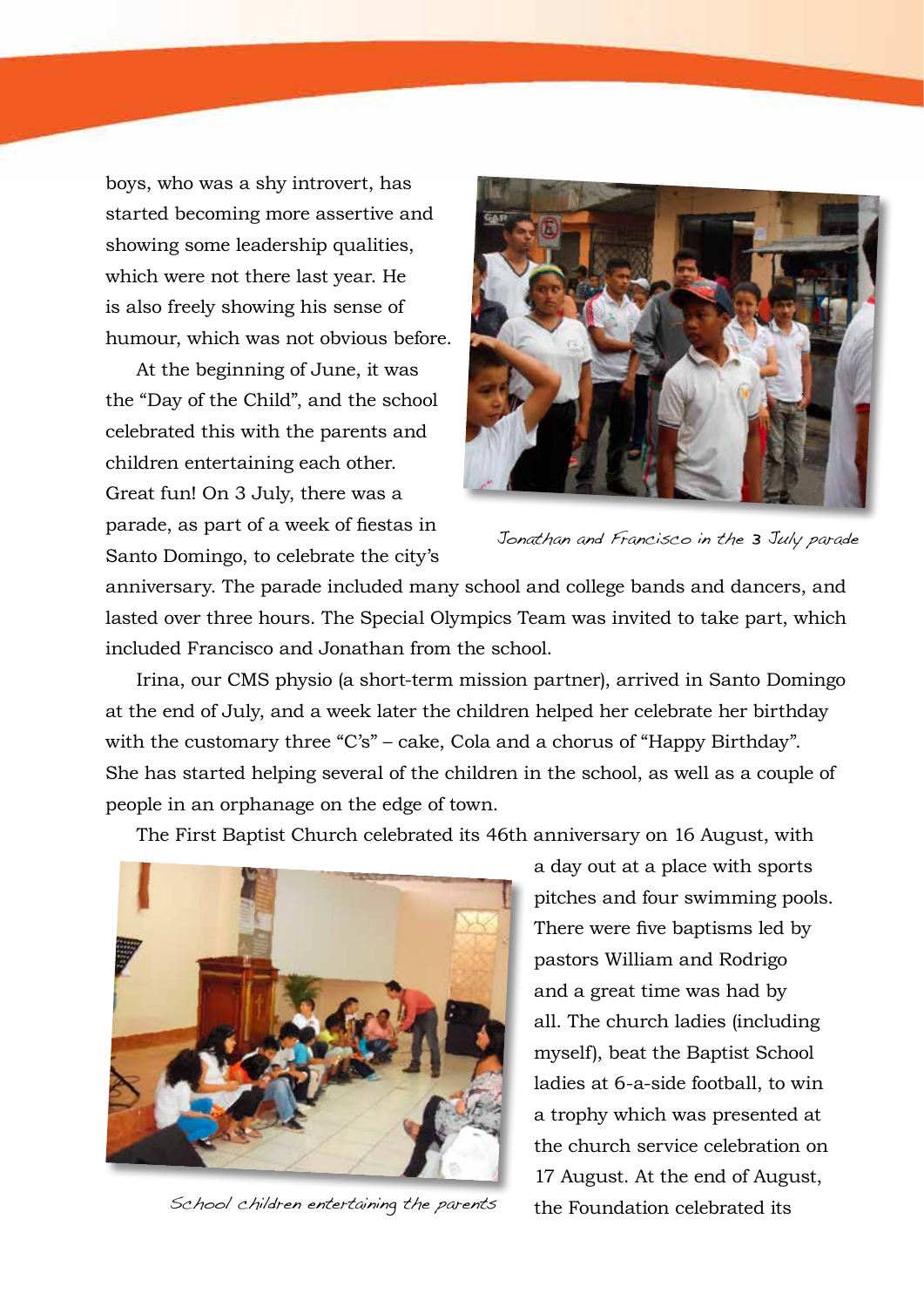

How much is pizza... Genesis and Francisco

anniversary, and hosted a sports day and an open day. The theme was the World Cup, with each class representing a country (Ecuador, Colombia and England).

Jill Ball (a CMS mission associate) has been here with her family for a month, and has spent time visiting the new school and the expanding women's projects. The Foundation

is now working in four *barrios* (suburbs), encouraging women to report abuse, and helping them to make a small living for themselves by making things to sell. Blanca and Rodrigo are now back, fully employed in this work, following a horrible motorbike accident at the end of May. We thank God for their return.

I have been able to spend two days a week writing and researching my project, which is going well. I have managed to translate 5,000 words into Spanish! I am trying to keep the body of the manual as short as possible, so that people will read it. The "tool kit", which I am preparing to go with it, is in danger of being too big so I am trying to discern which things to put in and which things to reference so that people can look them up on the internet etc. I also plan to leave all the information I have used in my classes and the equipment, for the Foundation to use.

My visa, was due for renewal at the end of July, and a recently opened office in Santo Domingo, meant that I did not have to make two or three trips up to Quito to renew it. It did mean that I had to apply without the help of the solicitor, but resulted in me applying for and getting a two-year visa. (Many thanks to Katy, the Latin link team leader here, for her help with the paperwork). This was a real answer to prayer because, with a one-year visa I would have needed to renew it at the end of next July, and that is when I hope to be in Los Angeles for the Special Olympics. Now I believe the way is open for